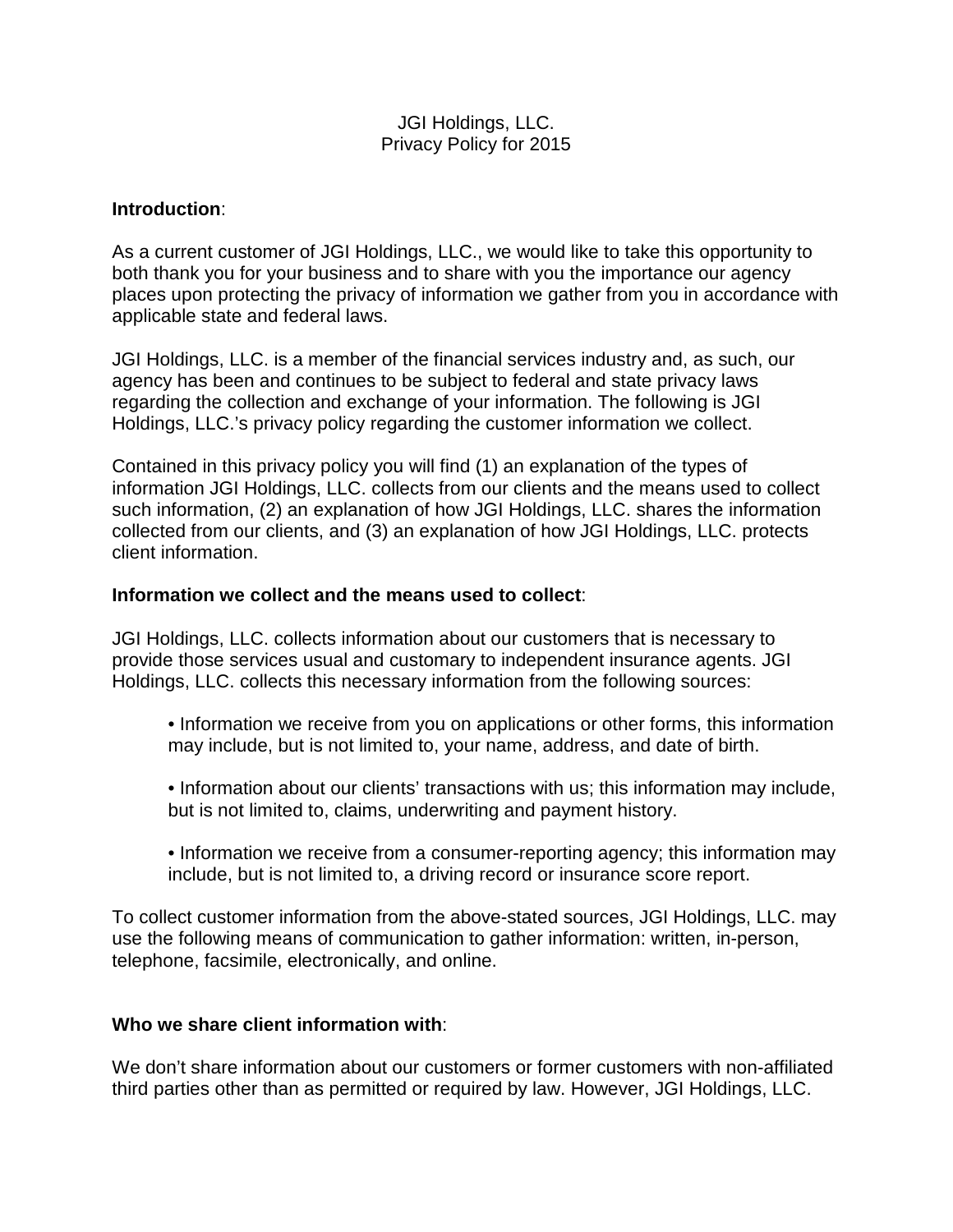may share all of the information listed above with non-affiliated third parties for, including but not limited to, the following reasons:

• Information that is necessary to service or process the insurance needs of our clients, in a manner that is consistent with the usual and customary services provided by independent insurance agents. Such usual and customary services or processes provided by JGI Holdings, LLC. to its customers include but are not limited to underwriting, shopping the renewal, rating, placement, and providing quotes for insurance that is germane to the coverage the customer places with our agency.

• Companies that have joint marketing agreements with us.

• Information that is necessary to protect the confidentiality or security of our client's records.

• Information that is necessary to resolve client disputes or inquiries.

• Information that is required by individuals or entities who are assessing our legal compliance.

• Information that is required for JGI Holdings, LLC. to comply with the law.

• To an actuarial or research organization for the purpose of conducting actuarial or research studies.

• Information that is necessary to protect against or prevent fraud, unauthorized transactions, claims, or other liability.

• Vendors that perform support services for us, including those who provide underwriting services, assist in managing claims, print and mail account statements or marketing materials, support our computer systems and help market our products and services to you.

# **How we share client information with third parties**:

We maintain physical, electronic, and procedural safeguards to guard your information and we require third parties with who we share this information to also agree to keep all client data confidential and to use appropriate security measures to protect it.

JGI Holdings, LLC. appreciates your business and in order to continue building upon that relationship we believe it is necessary, not only from a legal standpoint, but also as a sound business practice that our customers understand the care our agency uses in handling your information. JGI Holdings, LLC. will continue to monitor the effectiveness of this privacy policy.